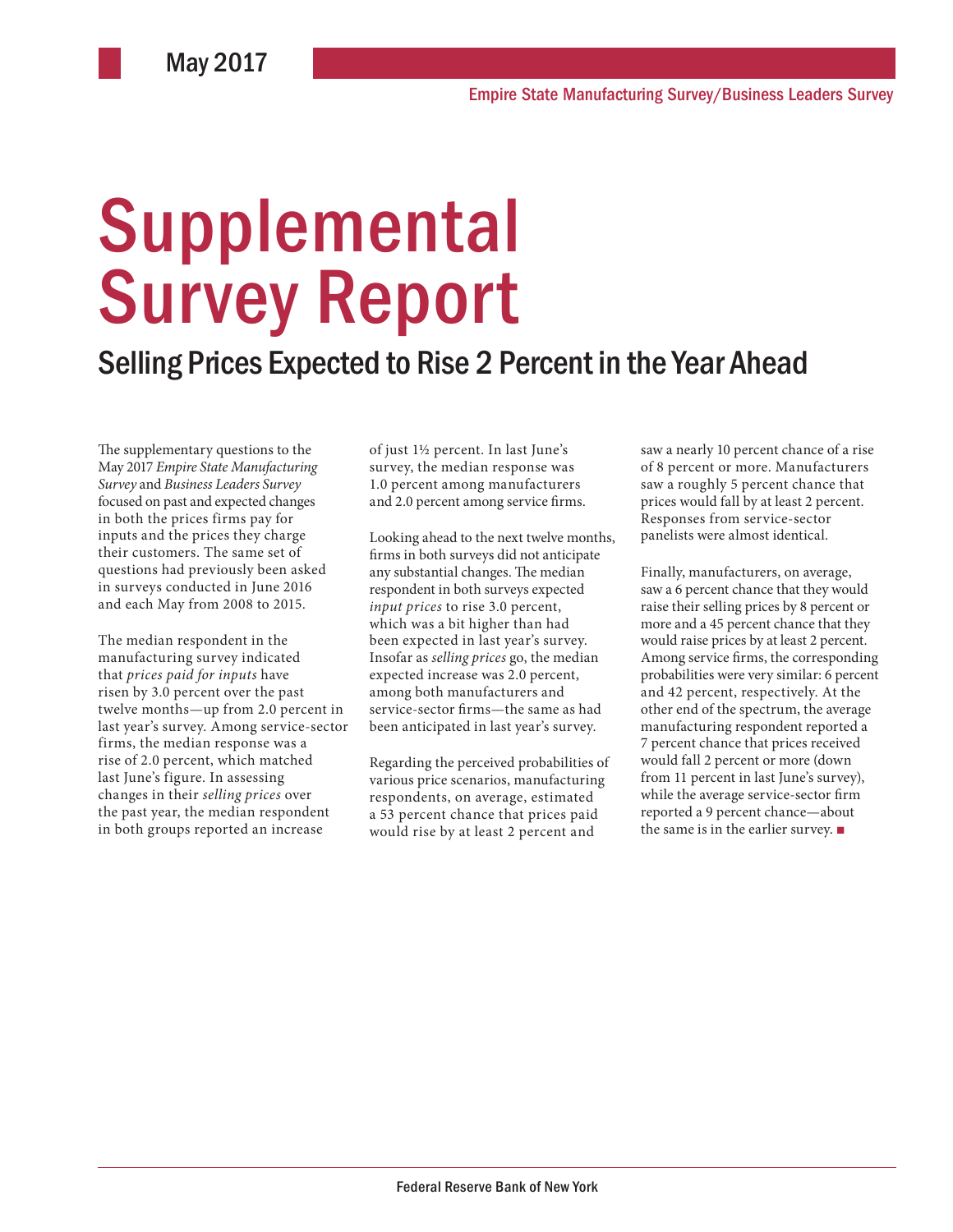#### QUESTION 1

**By what percentage have your input and selling prices changed over the** *past* **twelve months?** 

|                                   | May 2017                                           |                                   | <b>June 2016</b>                                   |                                   |
|-----------------------------------|----------------------------------------------------|-----------------------------------|----------------------------------------------------|-----------------------------------|
|                                   | <b>Empire State</b><br><b>Manufacturing Survey</b> | <b>Business Leaders</b><br>Survey | <b>Empire State</b><br><b>Manufacturing Survey</b> | <b>Business Leaders</b><br>Survey |
|                                   | <b>Median Percentage Change</b>                    |                                   | <b>Median Percentage Change</b>                    |                                   |
| The prices you pay (input prices) | 3.0                                                | 2.0                               | 2.0                                                | 2.0                               |
| Your selling prices               | $1.5\,$                                            | $1.5\,$                           | 1.0                                                | 2.0                               |

#### QUESTION 2

**By what percentage do you expect your input and selling prices to change over the** *next* **twelve months?** 

|                                   | May 2017                                           |                                   | <b>June 2016</b>                                   |                                   |
|-----------------------------------|----------------------------------------------------|-----------------------------------|----------------------------------------------------|-----------------------------------|
|                                   | <b>Empire State</b><br><b>Manufacturing Survey</b> | <b>Business Leaders</b><br>Survey | <b>Empire State</b><br><b>Manufacturing Survey</b> | <b>Business Leaders</b><br>Survey |
|                                   | <b>Median Percentage Change</b>                    |                                   | <b>Median Percentage Change</b>                    |                                   |
| The prices you pay (input prices) | 3.0                                                | 3.0                               | 2.0                                                | 2.5                               |
| Your selling prices               | 2.0                                                | 2.0                               | 2.0                                                | 2.0                               |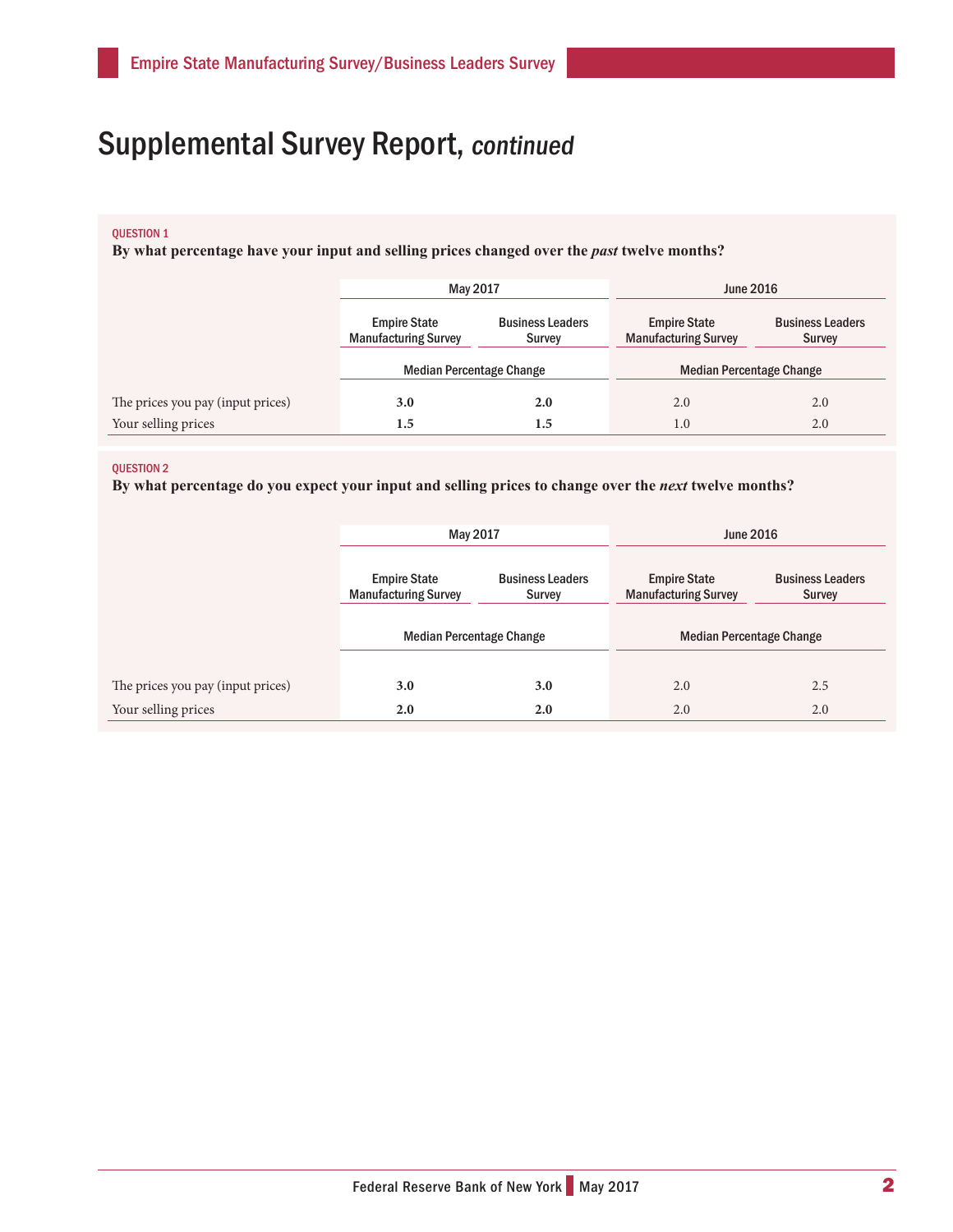## QUESTION 3

**What would you say is the percentage chance that, over the next 12 months, the prices you pay will …**

|                                         | May 2017                                                       |                                   | <b>June 2016</b>                                        |                                          |
|-----------------------------------------|----------------------------------------------------------------|-----------------------------------|---------------------------------------------------------|------------------------------------------|
|                                         | <b>Empire State</b><br><b>Manufacturing Survey</b>             | <b>Business Leaders</b><br>Survey | <b>Empire State</b><br><b>Manufacturing Survey</b>      | <b>Business Leaders</b><br><b>Survey</b> |
|                                         | <b>Average Percentage Chance</b><br>of Specified Price Change* |                                   | Average Percentage Chance<br>of Specified Price Change* |                                          |
| Increase 8 percent or more              | 9.6                                                            | 9.0                               | 7.8                                                     | 9.3                                      |
| Increase 2 to 8 percent                 | 43.4                                                           | 43.1                              | 41.5                                                    | 37.7                                     |
| Stay within 2 percent of current levels | 41.6                                                           | 43.0                              | 44.9                                                    | 46.8                                     |
| Decrease 2 to 8 percent                 | 4.3                                                            | 4.1                               | 4.6                                                     | 4.6                                      |
| Decrease 8 percent or more              | 1.1                                                            | 0.8                               | 1.1                                                     | 1.5                                      |

#### **OUESTION 4**

**What would you say is the percentage chance that, over the next twelve months, your selling prices will …** 

|                                         | May 2017                                                       |                                   | <b>June 2016</b>                                        |                                   |
|-----------------------------------------|----------------------------------------------------------------|-----------------------------------|---------------------------------------------------------|-----------------------------------|
|                                         | <b>Empire State</b><br><b>Manufacturing Survey</b>             | <b>Business Leaders</b><br>Survey | <b>Empire State</b><br><b>Manufacturing Survey</b>      | <b>Business Leaders</b><br>Survey |
|                                         | <b>Average Percentage Chance</b><br>of Specified Price Change* |                                   | Average Percentage Chance<br>of Specified Price Change* |                                   |
| Increase 8 percent or more              | 5.8                                                            | 6.0                               | 5.7                                                     | 6.9                               |
| Increase 2 to 8 percent                 | 38.8                                                           | 36.1                              | 34.8                                                    | 37.7                              |
| Stay within 2 percent of current levels | 48.5                                                           | 49.5                              | 48.1                                                    | 47.5                              |
| Decrease 2 to 8 percent                 | 5.8                                                            | 7.2                               | 10.6                                                    | 5.9                               |
| Decrease 8 percent or more              | 1.1                                                            | 1.2                               | 0.8                                                     | 2.0                               |

*\*Survey respondents were asked to assign a specific percentage chance to each possible outcome; the values reported reflect the average indicated percentage chance across all respondents.*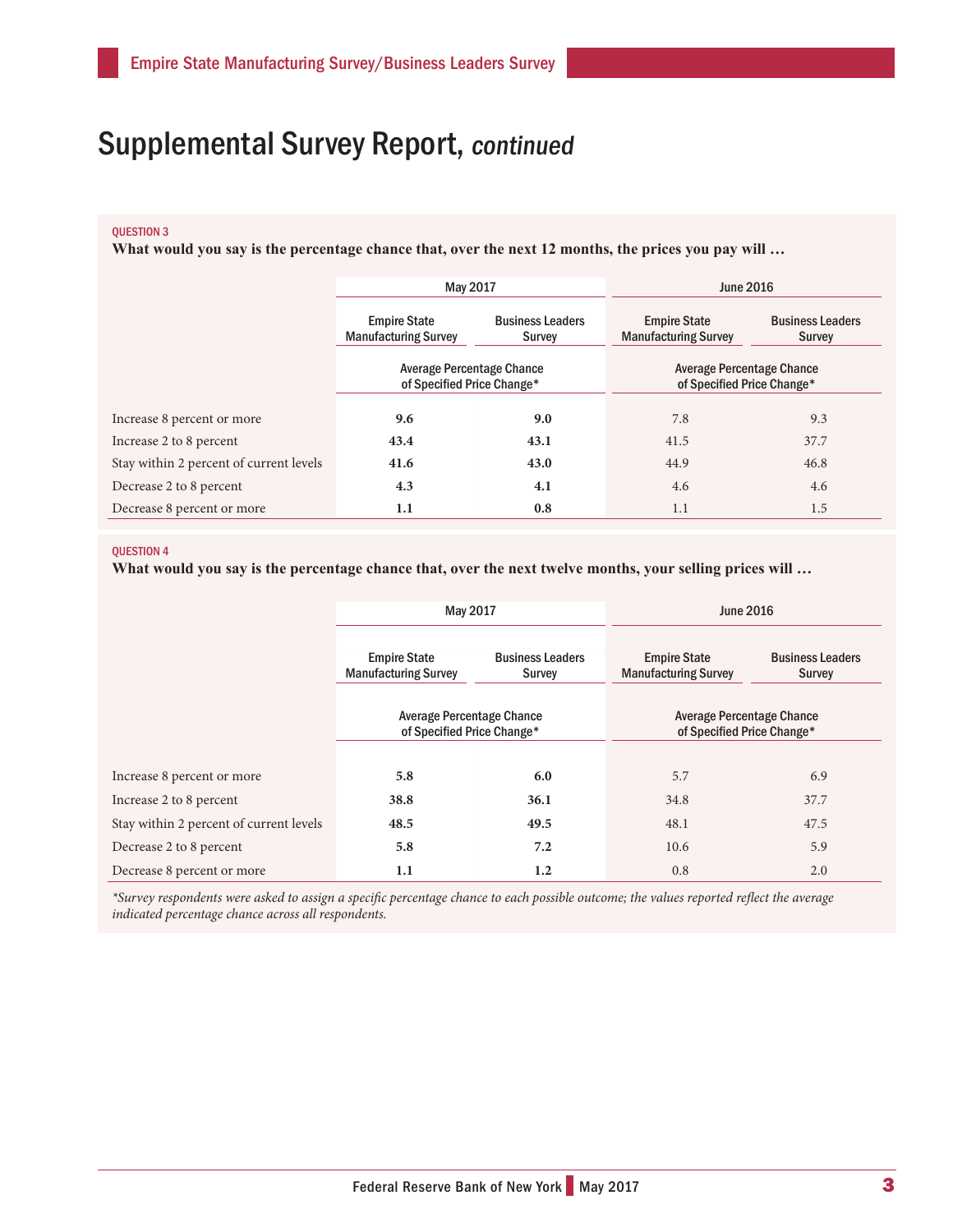### HISTORICAL OVERVIEW FOR QUESTION 1

By what percentage have your input and selling prices changed over the *past* twelve months?







Percentage change